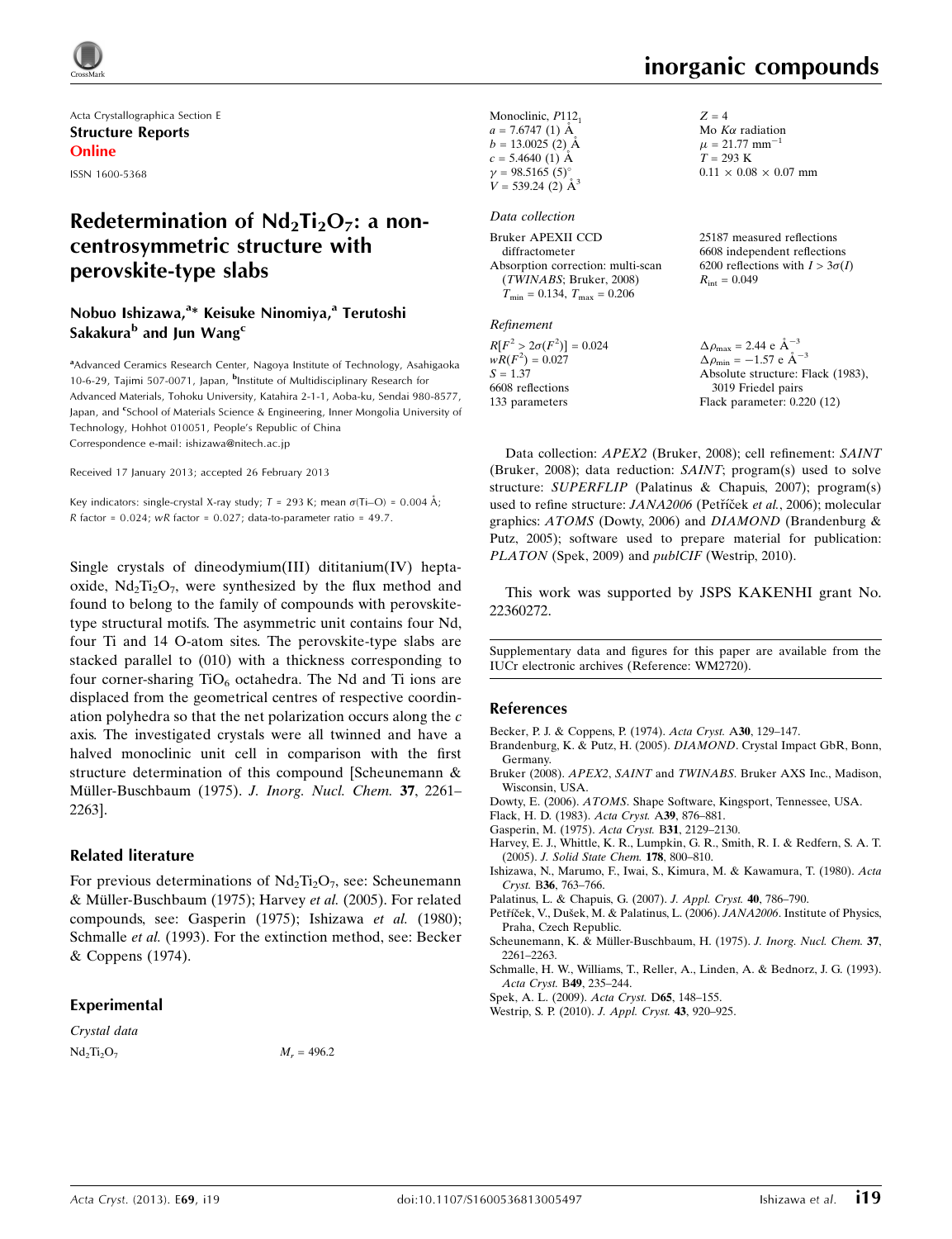# **supporting information**

*Acta Cryst.* (2013). E**69**, i19 [doi:10.1107/S1600536813005497]

## Redetermination of Nd<sub>2</sub>Ti<sub>2</sub>O<sub>7</sub>: a non-centrosymmetric structure with perovskite**type slabs**

### **Nobuo Ishizawa, Keisuke Ninomiya, Terutoshi Sakakura and Jun Wang**

#### **S1. Comment**

The structure of Nd<sub>2</sub>T<sub>i2</sub>O<sub>7</sub> contains perovskite-type slabs consisting of TiO<sub>6</sub> octahedra and Nd ions (Fig. 1 and Fig. 2(*a*)). The slabs are stacked along **b** with interconnecting Nd—O bonds. The thickness of the slabs corresponds to four cornersharing  $TiO_6$  octahedra. The  $TiO_6$  octahedra have two tilt systems about **c** and  $b^*$  which are closely related to the displacements of Nd atoms. The mode of the Nd atom displacements along **b**\* is schematically illustrated by arrows in Fig. 2(*a*) with respect to the dashed lines drawn parallel to **a**. The Nd and Ti ions are displaced from the geometrical centres of respective coordination polyhedra so that a net polarization occurs in the crystal. The magnitude of the spontaneous polarization was estimated to be approximately 18  $\mu$ C cm<sup>-2</sup> along the polar *c* axis assuming formal charges for constituent atoms.

Scheunemann & Müller-Buschbaum (1975) (hereafter abbreviated as SMB) have previously determined the structure of Nd<sub>2</sub>T<sub>12</sub>O<sub>7</sub> based on single-crystal X-ray diffraction data and reported monoclinic symmetry and space group P<sub>21</sub> with unit-cell dimensions  $a = 7.677 \text{ Å}$ ,  $b = 26.013 \text{ Å}$ ,  $c = 5.465 \text{ Å}$ , and  $\gamma = 98.4^{\circ}$  (the original cell setting in *P*12<sub>1</sub>1 has been converted to the current setting in  $P112<sub>1</sub>$  with the *c* axis unique). The unit cell of the SMB structure (Fig. 2(*b*)) is doubled along **b** compared with that of the present study. The SMB structure contains two kinds of perovskite-type slabs with octahedra coloured in green and orange, respectively. The green-coloured slab is essentially the same as that in the present study, which can be understood in terms of the octahedral tilt about **b**\* and the mode of the Nd atom displacements along **b**\* as indicated by arrows. In contrast, the orange-coloured slab in the SMB structure has very small octahedral tilts about **b**\* in combination with negligible Nd atom displacements along **b**\*. The existence of different types of slabs stacked alternately along **b** justifies the doubled unit cell in the SMB structure. The presence of two modifications (Fig. 2(*a*) and (*b*)) at room temperature, having different unit cells with the same space group, leaves room for further investigations on the crystal chemistry of  $Nd_2Ti_2O_7$ .

Harvey *et al.* (2005) (hereafter abbreviated as HWLSR) studied a  $Nd_2(Zr_{1-x}T_{1x})_2O_7$  solid solution and reported a monoclinic modification for the end member  $Nd_2Ti_2O_7$  based on neutron powder data and analyzed by the Rietveld method. The HWLSR structure is plotted in Fig. 2(*c*). The monoclinic unit cell of the HWLSR structure has similar dimensions to that of SMB. Although no reference is given in their paper to the initial structure model for the Rietveld refinement, it appears possible that the starting SMB model, if used, could easily converge to the HWLSR structure because the symmetry is the same and the parameter shifts are rather small. It is important, however, that the SMB and HWLSR structures are different in that the latter consists of essentially the same green-type slabs. The simulated powder diffraction diagrams of the SMB and HWLSR structures are shown in Fig. 3, indicating a differenece in intensities of reflections at low angles with  $k =$  odd. The structure-checking program *PLATON* (Spek, 2009) actually found additional twofold screw symmetries lying at the boundary of the slabs in the HWLSR structure with atom shifts less than 0.22 Å,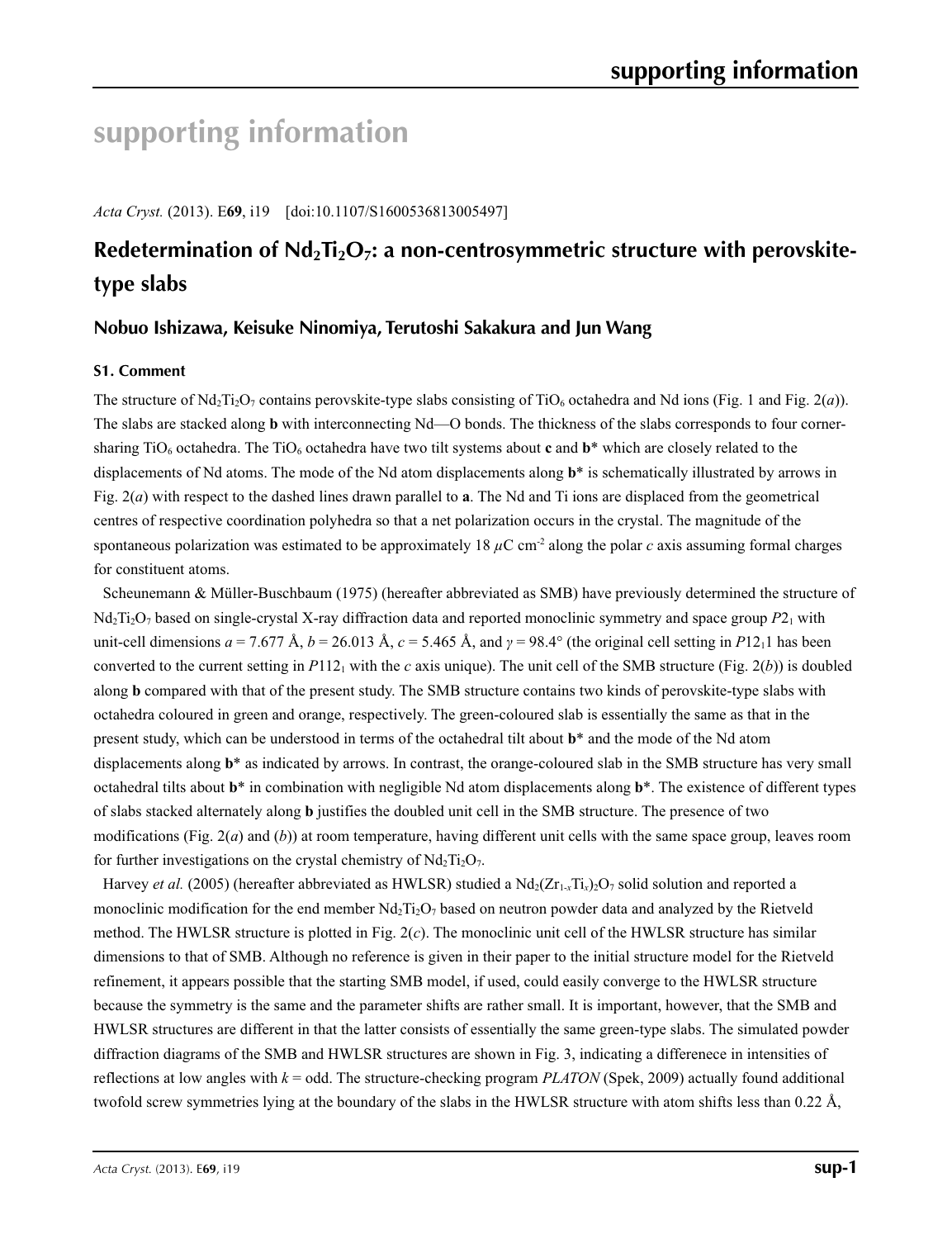hence suggesting a halved monoclinic unit cell as shown in Fig. 2(*a*).

Diffraction data in the present study were taken using a conventional sealed X-ray tube. Within the limitations of the experiment, we could not find any superstructure reflections that would double the unit cell volume. It should be noted that twinning of the investigated crystal does emerge as extra reflections with  $h =$  odd (Fig. 4), and that the reciprocal pattern of the components can be indexed on basis of doubled monoclinic unit cells like those of HWLSR or SMB. However, it is not difficult to distinguish the twinning because the extra extinction condition appears for reflections with  $h$  = even and  $k$  = odd (Fig. 4). A trial integration was carried out for the present crystal, assuming a doubled monoclinic cell similar like that of SMB or HWLSR, but the mode of Nd atom displacements in the doubled cell was essentially the same as those in Fig. 2(*c*), and no structure similar to Fig. 2(*b*) was obtained.

As a conclusion, the HWLSR structure model is supposedly the same as the present one. On the other hand, it seems difficult to discard the possibility of two monoclinic modifications for  $Nd_2Ti_2O_7$  at room temperature as far as the SMB structure exists.

#### **S2. Experimental**

Crystals were grown by the flux method using  $Nd_2O_3$  (Wako Co., 99.9%) and TiO<sub>2</sub> (Wako, 99%) as starting materials, and Na<sub>2</sub>MoO<sub>4</sub>.2H<sub>2</sub>O as the flux. A preliminary heat treatment at 1273 K for 12 h was applied to Nd<sub>2</sub>O<sub>3</sub> before weighing. A 15 g mixture containing a 20 mol% solute corresponding to the  $Nd_2Ti_2O_7$  composition was put in a platinum crucible. The platinum crucible was then placed in an alumina crucible with alumina powder and heated in an electric furnace under air atmosphere. The sample was kept at 1373 K for 10 h, and then cooled to 1173 K at the rate of 5 K h<sup>-1</sup>, with subsequent furnace-cooling by turning off the power. Purple and transparent crystals with approximate dimensions of  $200 \times 300 \times 50$ *µ*m3 were obtained after washing the flux component with warm water. Neither the flux component nor other impurities were detected beyond the limit of detection using energy dispersive spectroscopic analysis with a JED-2300 instrument (Jeol Ltd.).

#### **S3. Refinement**

The charge-flipping structure solution program *SUPERFLIP* (Palatinus & Chapuis, 2007) indicated that the present  $Nd_2Ti_2O_7$  crystals are isostructural with the monoclinic modifications of La<sub>2</sub>Ti<sub>2</sub>O<sub>7</sub> (Gasperin, 1975) and Ca<sub>2</sub>Nb<sub>2</sub>O<sub>7</sub> (Ishizawa *et al.*, 1980). Further refinements were thus carried out using the atom positions of monoclinic Ca<sub>2</sub>Nb<sub>2</sub>O<sub>7</sub> as starting parameters. All the crystals showed twinning where one twin component (*m*2) is obtained by rotating the other (*m*1) by 180° about **b\***. The orientation relationships of the two twin components are illustrated in Fig. 4. The twin scheme is essentially the same as that described for  $La_2Ti_2O_7$  (Schmalle *et al.*, 1993). Since the monoclinic lattice is metrically the sublattice of the pseudo-orthorhombic one in reciprocal space (Fig. 4), all the reflections of the twin components with  $h =$  even are almost perfectly overlapped whereas those with  $h =$  odd are not overlapped at all. The integration of peak intensities were carried out separately for the lattices of the *m*1 and *m*2 components, and an absorption correction was processed by *TWINABS* (Bruker, 2008). In addition to the above, crystals undergo twinning by merohedry where the spontaneous polarization vectors of the ferroelectric domains are aligned oppositely along **c**. The refinement was thus carried out assuming four twin components,  $m1$ ,  $m2$  and their inverted ones, resulting in roughly similar volume fractions of 23 (3)%, 28 (2)%, 22 (1)% and 27 (1) %, respectively. The lowest angle reflections, 010 and its equivalents at  $\theta$  =1.58°, were removed from the refinement because their intensities were seriously affected by the beamstop. Anisotropic and isotropic atomic displacement parameters were used for the two types of metal and the O atoms, respectively.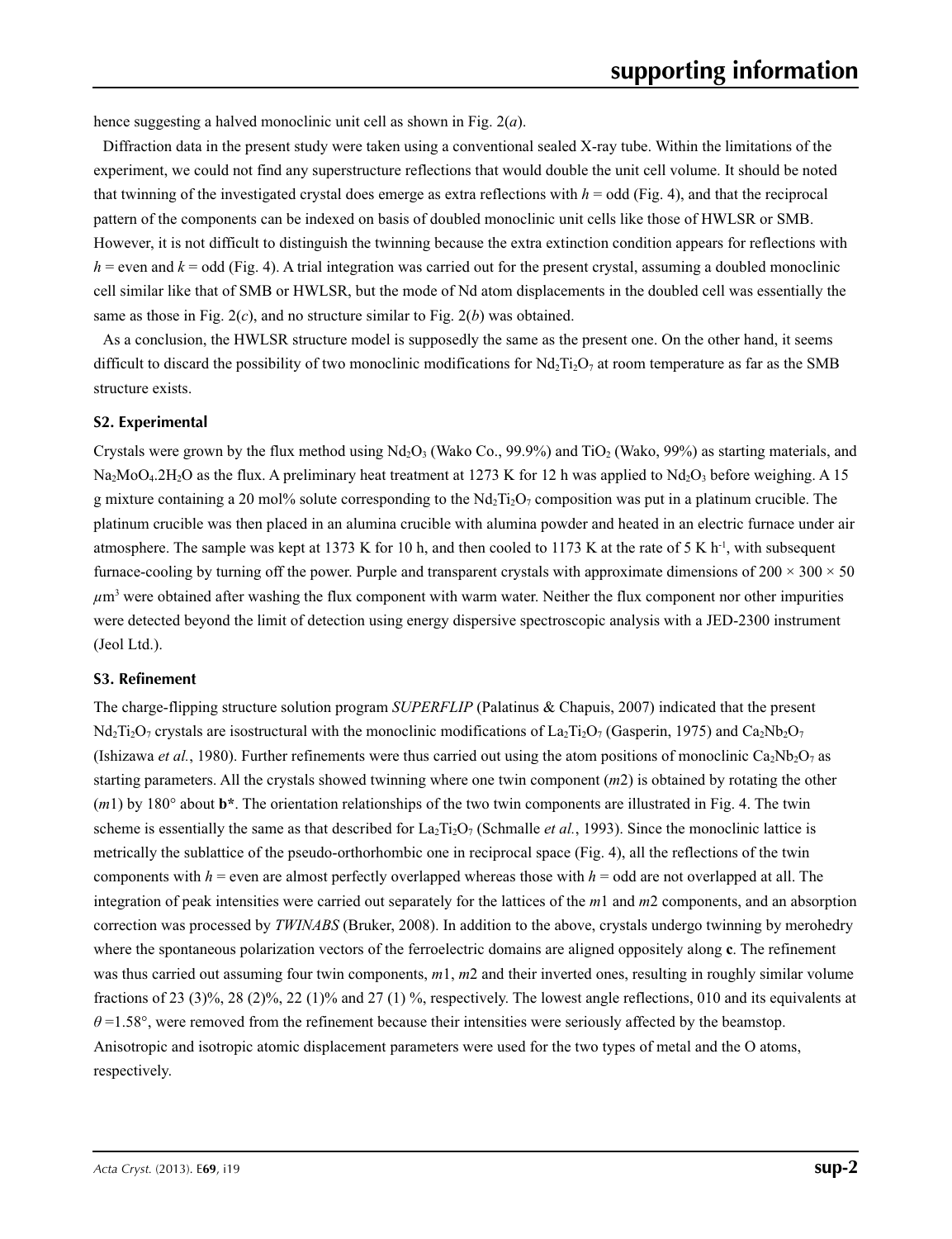

View of a part of the Nd<sub>2</sub>Ti<sub>2</sub>O<sub>7</sub> structure with displacement ellipsoids drawn at the 95% probability level. Symmetry codes are given in the geometric parameters Table.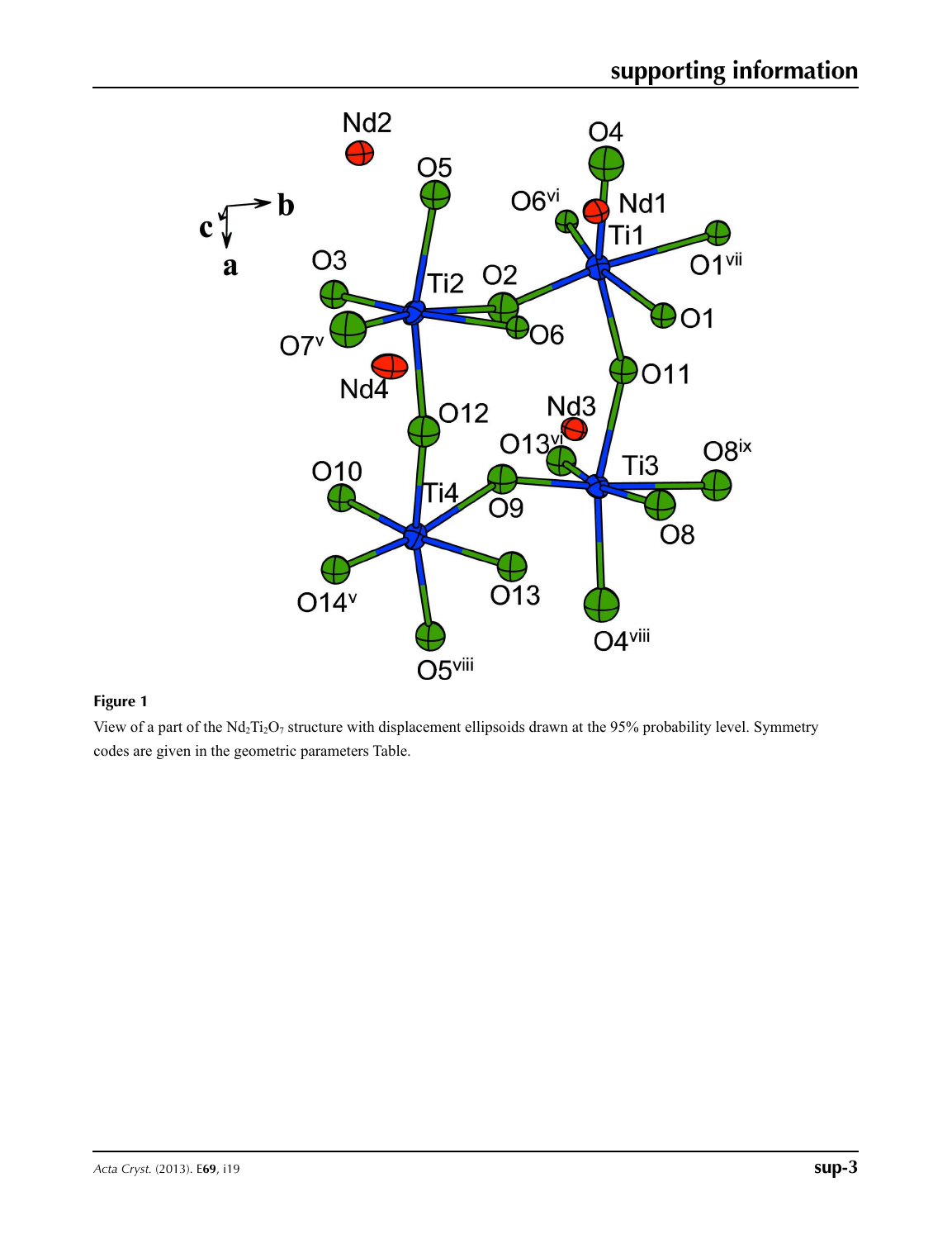

Comparison of the Nd<sub>2</sub>Ti<sub>2</sub>O<sub>7</sub> structures, (*a*) present study, (*b*) Scheunemann & Müller-Buschbaum (1975), (*c*) Harvey *et al.* (2005). Unit cells and atomic parameters are shifted for comparison. Two kinds of perovskite-type slabs are illustrated using green- and orange-coloured TiO<sub>6</sub> octahedra, respectively. The small black arrows indicate the displacements of Nd atoms (red spheres) along **b***\** with respect to the dashed lines drawn parallel to **a**.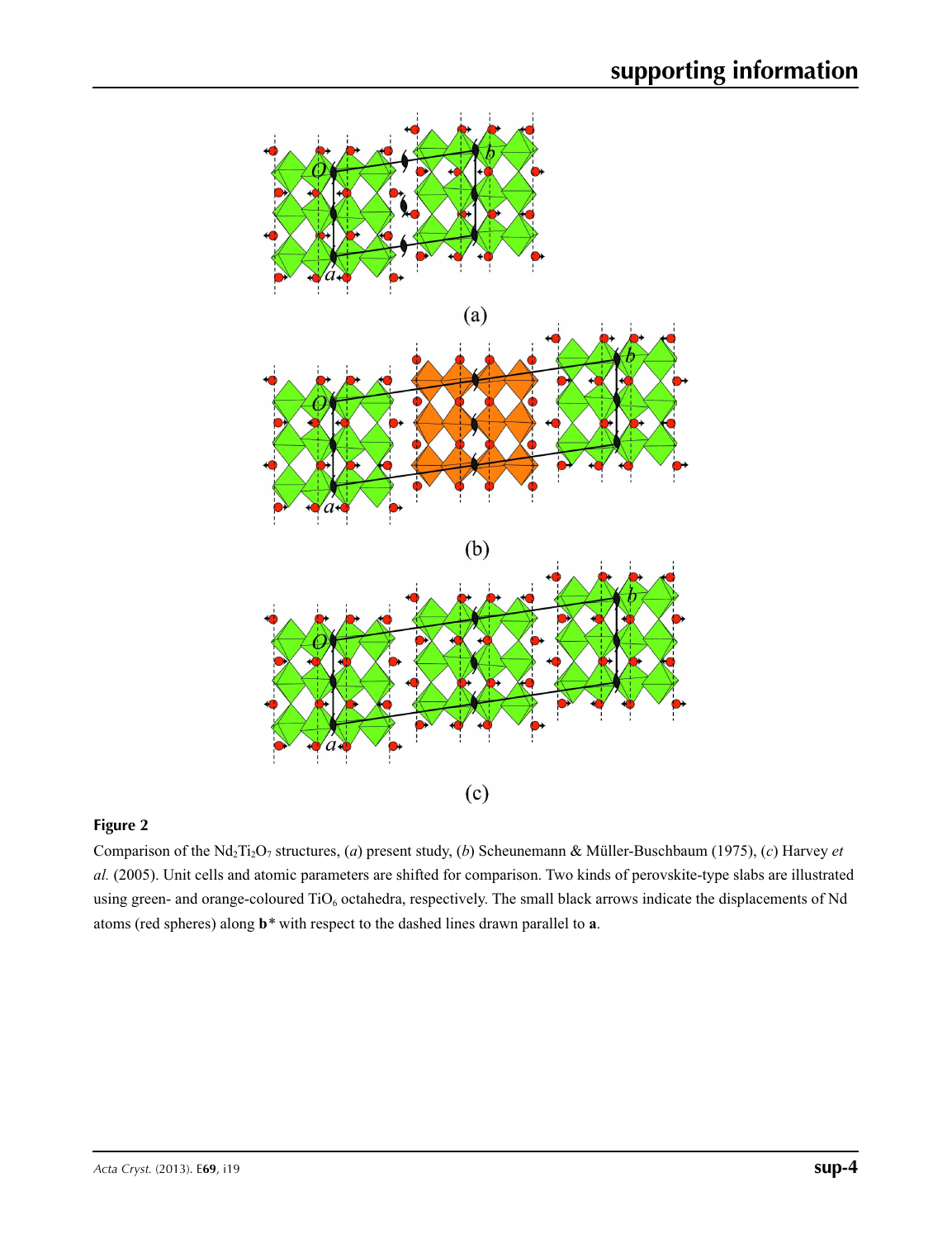

Powder diffraction diagrams of Nd<sub>2</sub>Ti<sub>2</sub>O<sub>7</sub> calculated from the atomic coordinates given by Scheunemann & Müller-Buschbaum (1975) (top) and Harvey *et al.* (2005) (bottom). Indices are given for several peaks which characterise the difference between the two structures.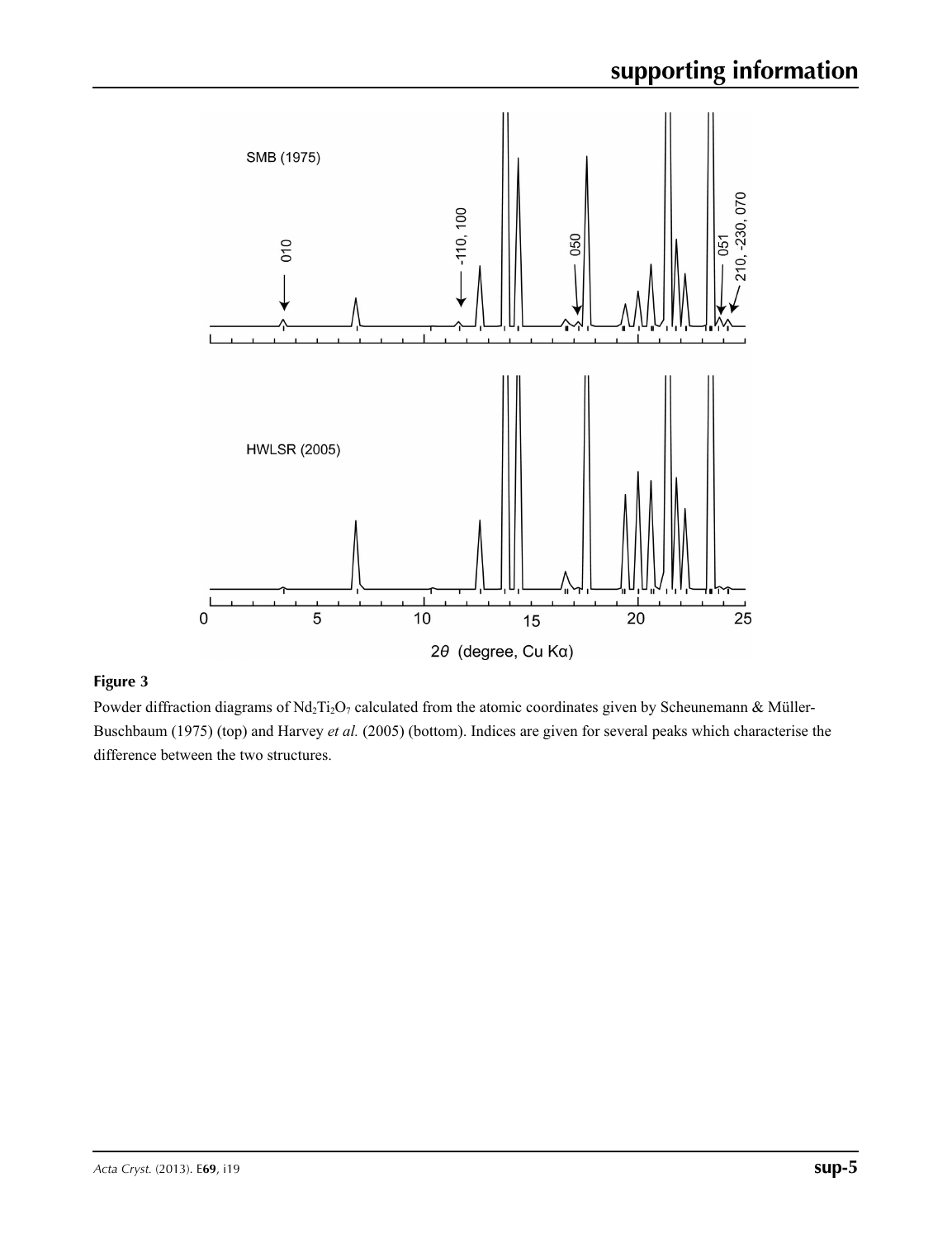

Schematic representation of the *hk*0 reciprocal section of Nd<sub>2</sub>T<sub>12</sub>O<sub>7</sub>. The monoclinic twin components, *m*1 and *m*2, are represented by black and red colour, respectively. The doubled monoclinic unit cell, *S*, determined by Scheunemann & Müller-Buschbaum (1975), and Harvey *et al.* (2005) is given in green colour. The *c\** axes of all modifications are perpendicular to the paper.

#### **Dineodymium(III) dititanium(IV) heptaoxide**

| Crystal data                                                                                                                                                                                                                                             |                                                                                                                                                                                                                                                                               |
|----------------------------------------------------------------------------------------------------------------------------------------------------------------------------------------------------------------------------------------------------------|-------------------------------------------------------------------------------------------------------------------------------------------------------------------------------------------------------------------------------------------------------------------------------|
| $Nd2Ti2O7$<br>$M_r = 496.2$<br>Monoclinic, P112 <sub>1</sub><br>Hall symbol: P 2zc<br>$a = 7.6747(1)$ Å<br>$b = 13.0025$ (2) Å<br>$c = 5.4640(1)$ Å<br>$\beta = 90^{\circ}$<br>$V = 539.24(2)$ Å <sup>3</sup><br>$Z=4$                                   | $F(000) = 880$<br>$D_x = 6.110$ Mg m <sup>-3</sup><br>Mo Ka radiation, $\lambda = 0.71069$ Å<br>Cell parameters from 12720 reflections<br>$\theta$ = 3.2–40.2°<br>$\mu = 21.77$ mm <sup>-1</sup><br>$T = 293 \text{ K}$<br>Block, purple<br>$0.11 \times 0.08 \times 0.07$ mm |
| Data collection                                                                                                                                                                                                                                          |                                                                                                                                                                                                                                                                               |
| Bruker APEXII CCD<br>diffractometer<br>Radiation source: X-ray tube<br>$\varphi$ and $\omega$ scans<br>Absorption correction: multi-scan<br>(TWINABS; Bruker, 2008)<br>$T_{\text{min}} = 0.134$ , $T_{\text{max}} = 0.206$<br>25187 measured reflections | 6608 independent reflections<br>6200 reflections with $I > 3\sigma(I)$<br>$R_{\text{int}} = 0.049$<br>$\theta_{\text{max}} = 40.3^{\circ}, \theta_{\text{min}} = 1.6^{\circ}$<br>$h = -13 \rightarrow 13$<br>$k = -23 \rightarrow 23$<br>$l = -9 \rightarrow 9$               |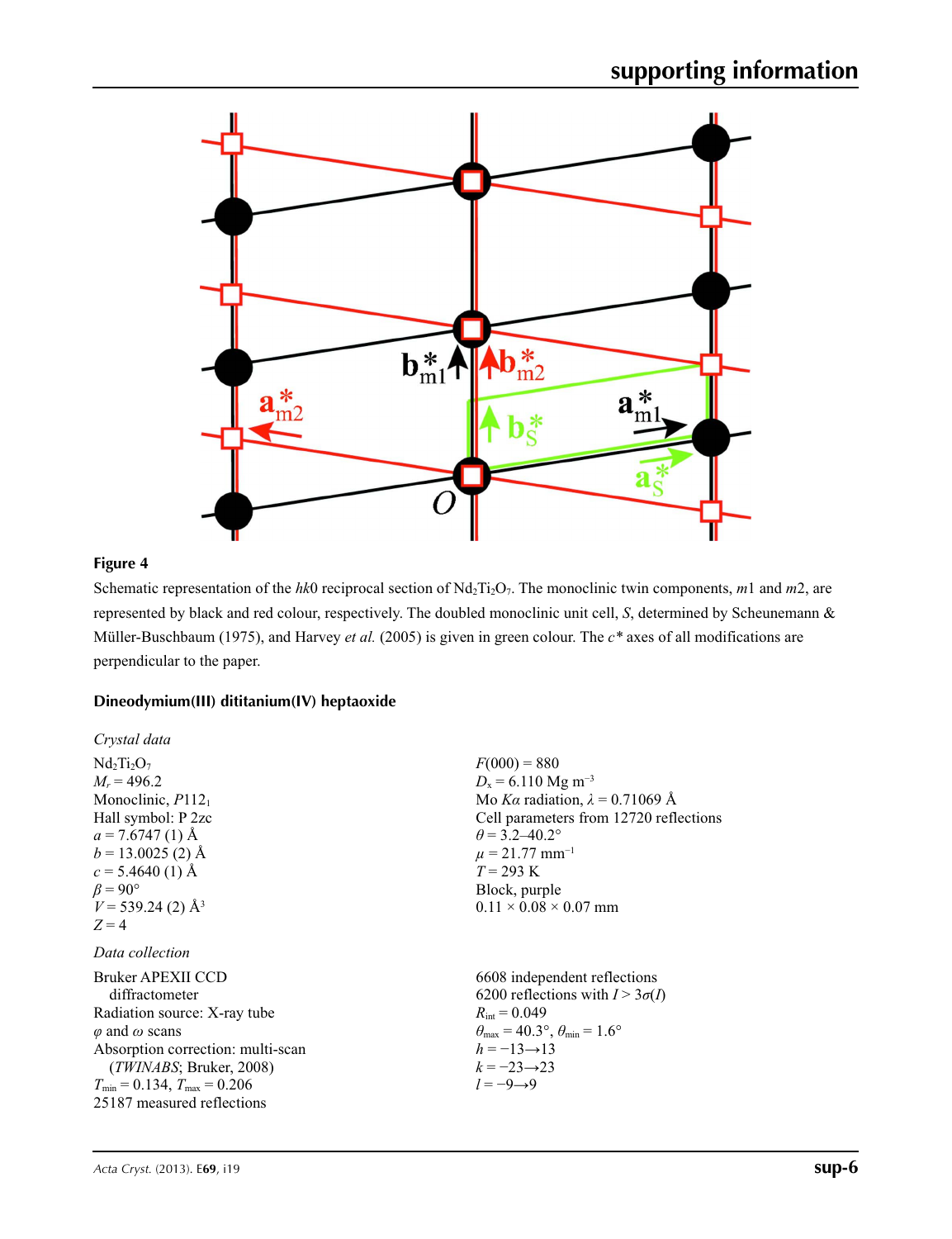*Refinement*

| Refinement on $F$                                                                | $(\Delta/\sigma)_{\text{max}} = 0.016$             |
|----------------------------------------------------------------------------------|----------------------------------------------------|
| $R[F^2 > 2\sigma(F^2)] = 0.024$                                                  | $\Delta\rho_{\text{max}}$ = 2.44 e Å <sup>-3</sup> |
| $wR(F^2) = 0.027$                                                                | $\Delta\rho_{\rm min} = -1.57$ e Å <sup>-3</sup>   |
| $S = 1.37$                                                                       | Extinction correction: B-C type 1 Gaussian         |
| 6608 reflections                                                                 | isotropic (Becker & Coppens, 1974)                 |
| 133 parameters                                                                   | Extinction coefficient: 349 (12)                   |
| 0 restraints                                                                     | Absolute structure: Flack (1983), 3019 Friedel     |
| 1 constraint                                                                     | pairs                                              |
| Weighting scheme based on measured s.u.'s $w =$<br>$1/(\sigma^2(F) + 0.0001F^2)$ | Absolute structure parameter: 0.220 (12)           |
|                                                                                  |                                                    |

*Fractional atomic coordinates and isotropic or equivalent isotropic displacement parameters (Å2 )*

|                  | $\boldsymbol{x}$ | $\mathcal{Y}$ | $\boldsymbol{Z}$ | $U_{\rm iso}$ */ $U_{\rm eq}$ |
|------------------|------------------|---------------|------------------|-------------------------------|
| Nd1              | 0.22817(5)       | 0.906931(15)  | 0.75507(4)       | 0.00599(5)                    |
| Nd <sub>2</sub>  | 0.14522(4)       | 0.574954(15)  | 0.34489(4)       | 0.00563(5)                    |
| Nd <sub>3</sub>  | 0.71953(5)       | 0.881350(15)  | 0.74678(4)       | 0.00533(5)                    |
| Nd <sub>4</sub>  | 0.64866(4)       | 0.612953(17)  | 0.28408(4)       | 0.00796(5)                    |
| Ti1              | 0.47020(19)      | 0.87935(5)    | 0.25800(16)      | 0.00463(15)                   |
| Ti <sub>2</sub>  | 0.41480(19)      | 0.67491(5)    | 0.78904(13)      | 0.00476(16)                   |
| Ti3              | 0.96662(19)      | 0.88160(5)    | 0.25934(16)      | 0.00437(15)                   |
| T <sub>i</sub> 4 | 0.92426(19)      | 0.67911(5)    | 0.78238(14)      | 0.00521(16)                   |
| O <sub>1</sub>   | 0.5306(4)        | 0.9810(2)     | 0.5246(6)        | $0.0050(6)$ *                 |
| O <sub>2</sub>   | 0.5001(5)        | 0.7695(3)     | 0.4494(7)        | $0.0081(6)$ *                 |
| O <sub>3</sub>   | 0.4073(5)        | 0.5586(2)     | 0.5773(6)        | $0.0064(5)$ *                 |
| O4               | 0.2248(6)        | 0.8923(2)     | 0.3081(6)        | $0.0099(5)$ *                 |
| O <sub>5</sub>   | 0.1746(6)        | 0.6954(2)     | 0.6923(6)        | $0.0072(5)$ *                 |
| O <sub>6</sub>   | 0.4338(5)        | 0.8188(2)     | 0.9387(6)        | $0.0044(5)$ *                 |
| O7               | 0.3756(5)        | 0.6078(3)     | 0.0680(7)        | $0.0114(7)$ *                 |
| <b>O8</b>        | 0.9591(5)        | 0.9796(3)     | 0.5265(6)        | $0.0079(6)*$                  |
| O <sub>9</sub>   | 0.8867(5)        | 0.7715(3)     | 0.4553(7)        | $0.0073(6)$ *                 |
| O10              | 0.8731(5)        | 0.5702(2)     | 0.5633(6)        | $0.0065(5)$ *                 |
| <b>O11</b>       | 0.7275(6)        | 0.9089(2)     | 0.1730(6)        | $0.0062(5)$ *                 |
| O <sub>12</sub>  | 0.6740(6)        | 0.6933(2)     | 0.8421(6)        | $0.0084(5)$ *                 |
| O13              | 0.9747(5)        | 0.8155(2)     | 0.9432(6)        | $0.0072(6)$ *                 |
| O14              | 0.9226(5)        | 0.5940(2)     | 0.0518(6)        | $0.0063(6)*$                  |

*Atomic displacement parameters (Å2 )*

|                  | $U^{11}$   | $L^{22}$   | $U^{33}$   | $U^{12}$     | $U^{13}$       | $U^{23}$       |
|------------------|------------|------------|------------|--------------|----------------|----------------|
| Nd1              | 0.00488(8) | 0.00601(7) | 0.00701(8) | 0.00062(9)   | $-0.00008(13)$ | 0.00075(7)     |
| Nd2              | 0.00502(8) | 0.00630(7) | 0.00558(8) | 0.00087(10)  | $-0.00014(11)$ | $-0.00051(6)$  |
| Nd3              | 0.00446(8) | 0.00581(7) | 0.00580(8) | 0.00100(9)   | $-0.00004(12)$ | 0.00079(6)     |
| N <sub>d</sub> 4 | 0.00543(9) | 0.01077(8) | 0.00800(9) | 0.00231(10)  | $-0.00042(12)$ | $-0.00119(6)$  |
| Ti1              | 0.0050(3)  | 0.0047(2)  | 0.0043(2)  | 0.0010(4)    | 0.0009(7)      | 0.0001(2)      |
| Ti <sub>2</sub>  | 0.0042(3)  | 0.0046(2)  | 0.0052(3)  | $-0.0002(3)$ | 0.0013(6)      | $-0.00020(18)$ |
| Ti <sub>3</sub>  | 0.0041(3)  | 0.0049(2)  | 0.0044(2)  | 0.0014(3)    | 0.0011(7)      | 0.0000(2)      |
| T <sub>i</sub> 4 | 0.0055(3)  | 0.0045(2)  | 0.0056(3)  | 0.0003(4)    | 0.0013(7)      | $-0.0005(2)$   |
|                  |            |            |            |              |                |                |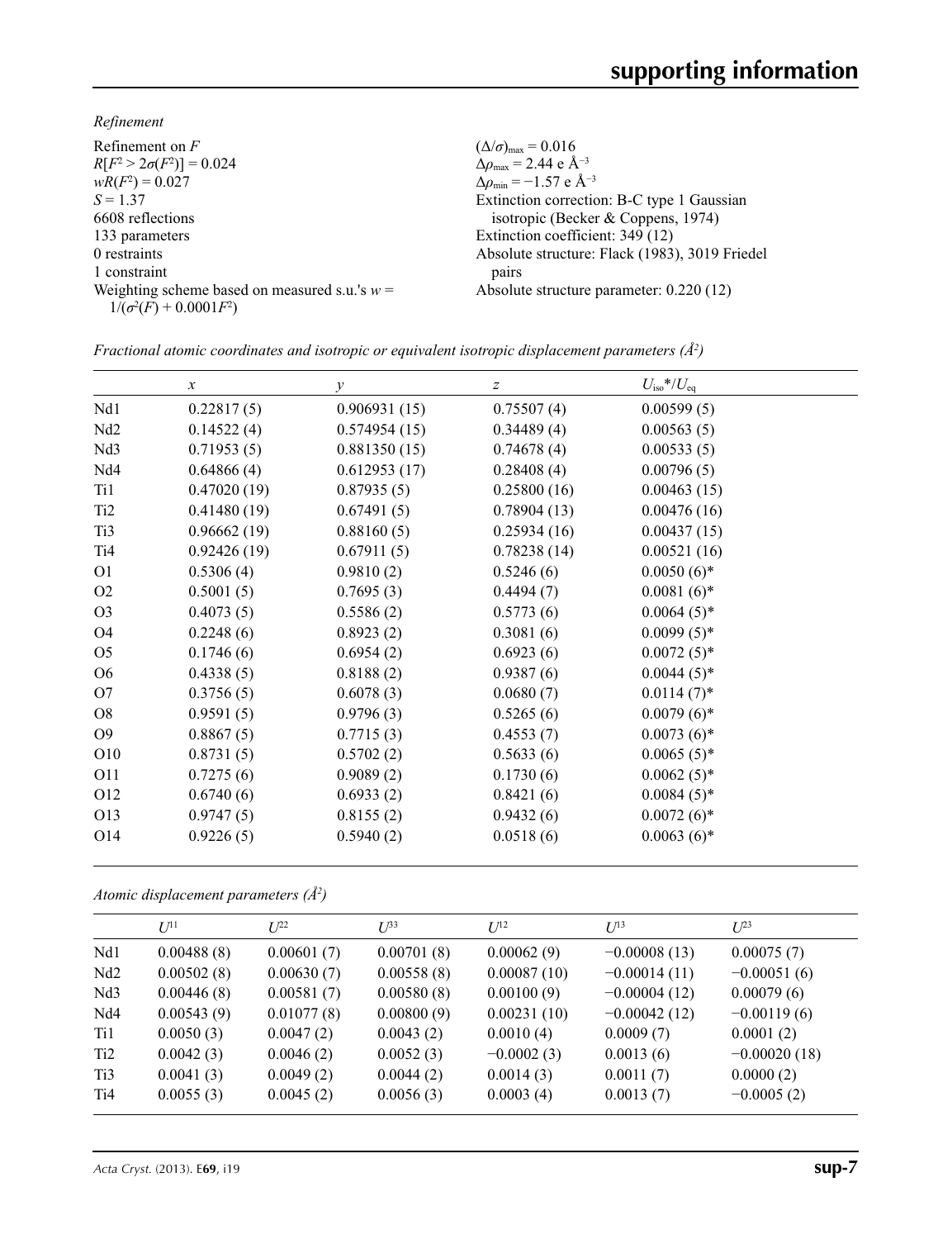*Geometric parameters (Å, º)*

| $Nd1 - O1$                                   | 2.691(3)    | Nd4-09                               | 2.710(3)   |
|----------------------------------------------|-------------|--------------------------------------|------------|
| $Nd1 - O1$ <sup>i</sup>                      | 2.631(3)    | $Nd4 - O10$                          | 2.426(4)   |
| $Nd1 - O4$                                   | 2.450(3)    | $Nd4 - O12$ <sup>vi</sup>            | 2.627(3)   |
| $Nd1 - O5$                                   | 2.742(3)    | Nd4-014                              | 2.499(4)   |
| $Nd1 - O6$                                   | 2.312(4)    | $Ti1 - O1$                           | 1.975(3)   |
| $Nd1 - O8ii$                                 | 2.701(4)    | $Ti1 - O1$ <sup>vii</sup>            | 2.220(3)   |
| $Nd1 - O8i$                                  | 2.659(4)    | $Ti1 - O2$                           | 1.812(4)   |
| $Nd1 - O11$ <sup>i</sup>                     | 2.411(3)    | $Ti1 - O4$                           | 1.935(5)   |
| $Nd1 - O13ii$                                | 2.360(4)    | $Ti1 - O6$ <sup>vi</sup>             | 1.917(3)   |
| Nd2—O3                                       | 2.415(4)    | $Ti1 - O11$                          | 2.010(4)   |
| Nd2—O5                                       | 2.450(3)    | $Ti2 - O2$                           | 2.269(4)   |
| Nd2—O7                                       | 2.318(4)    | $Ti2 - O3$                           | 1.898(3)   |
| $Nd2 - O10ii$                                | 2.398(4)    | $Ti2 - O5$                           | 1.973(4)   |
| Nd2-O10iii                                   | 2.423(3)    | $Ti2 - O6$                           | 2.028(3)   |
| Nd2-O14ii                                    | 2.381(4)    | $Ti2$ — $O7v$                        | 1.760(4)   |
| $Nd2$ — $O14$ <sup>iv</sup>                  | 2.457(3)    | $Ti2 - O12$                          | 1.989(5)   |
| $Nd3 - O1$                                   | 2.410(3)    | Ti3-O4viii                           | 1.984(5)   |
| $Nd3 - O2$                                   | 2.621(3)    | $Ti3 - O8$                           | 1.944(4)   |
| $Nd3 - O4$ <sup>i</sup>                      | 2.931(3)    | $Ti3 - O8$ ix                        | 2.213(3)   |
| $Nd3 - O6$                                   | 2.458(4)    | $Ti3 - O9$                           | 1.820(4)   |
| $Nd3 - O8$                                   | 2.401(3)    | $Ti3 - O11$                          | 1.977(4)   |
| $Nd3 - O9$                                   | 2.601(4)    | $Ti3 - O13$ <sup>vi</sup>            | 1.935(3)   |
| $Nd3 - O11v$                                 | 2.355(3)    | Ti4-O5viii                           | 1.964(4)   |
| Nd3-012                                      | 2.474(3)    | $Ti4$ - $O9$                         | 2.196(4)   |
| $Nd3 - O13$                                  | 2.494(4)    | $Ti4 - O10$                          | 1.851(3)   |
| $Nd4 - O2$                                   | 2.636(4)    | $Ti4 - O12$                          | 1.984(5)   |
| Nd4—O3                                       | 2.472(4)    | $Ti4 - O13$                          | 1.965(3)   |
| $Nd4 - O3$ <sup>iii</sup>                    | 2.481(3)    | Ti4 $-$ O14 $v$                      | 1.841(3)   |
| Nd4—O7                                       | 2.398(4)    |                                      |            |
| $O1 - Ti1 - O1$ <sup>vii</sup>               | 84.56 (13)  | O4viii-Ti3-O8                        | 88.84 (15) |
| $O1 - Ti1 - O2$                              | 93.27 (15)  | $O4$ <sup>viii</sup> -Ti3- $O8^{ix}$ | 83.46 (13) |
| $O1 - Ti1 - O4$                              | 88.45 (14)  | O4viii-Ti3-O9                        | 101.10(15) |
| $O1 - Ti1 - O6$ <sup>vi</sup>                | 162.01(13)  | O4viii-Ti3-O11                       | 164.50(12) |
| $O1 - Ti1 - O11$                             | 85.18 (13)  | O4viii-Ti3-O13vi                     | 93.06 (16) |
| $O1$ <sup>vii</sup> -Ti1- $O2$               | 172.96 (16) | $O8 - Ti3 - O8$ <sup>ix</sup>        | 85.77 (14) |
| $O1$ <sup>vii</sup> -Ti1- $O4$               | 83.65 (13)  | $O8 - Ti3 - O9$                      | 91.99 (16) |
| $O1$ <sup>vii</sup> -Ti1- $O6$ <sup>vi</sup> | 78.18 (12)  | $O8 - Ti3 - O11$                     | 86.75 (14) |
| $O1$ <sup>vii</sup> -Ti1- $O11$              | 80.38(13)   | $O8 - Ti3 - O13$ <sup>vi</sup>       | 165.40(14) |
| $O2 - Ti1 - O4$                              | 103.01(15)  | $O8^{ix}$ —Ti3—O9                    | 174.89(17) |
| $O2 - Ti1 - O6$ <sup>vi</sup>                | 103.26(15)  | $O8^{ix}$ -Ti3-011                   | 81.40 (13) |
| $O2 - Ti1 - O11$                             | 92.78 (15)  | $O8^{ix}$ -Ti3- $O13^{vi}$           | 80.08(13)  |
| $O4 - Ti1 - O6$ <sup>vi</sup>                | 94.59 (16)  | $O9 - Ti3 - O11$                     | 93.89 (15) |
| $O4 - Ti1 - O11$                             | 163.29(13)  | $O9 - Ti3 - O13$ <sup>vi</sup>       | 101.82(15) |
| $O6^{vi}$ -Ti1-011                           | 86.97 (15)  | $O11 - Ti3 - O13$ <sup>vi</sup>      | 87.61 (16) |
| $O2 - Ti2 - O3$                              | 84.58 (13)  | $O5$ <sup>viii</sup> -Ti4- $O9$      | 86.72 (14) |